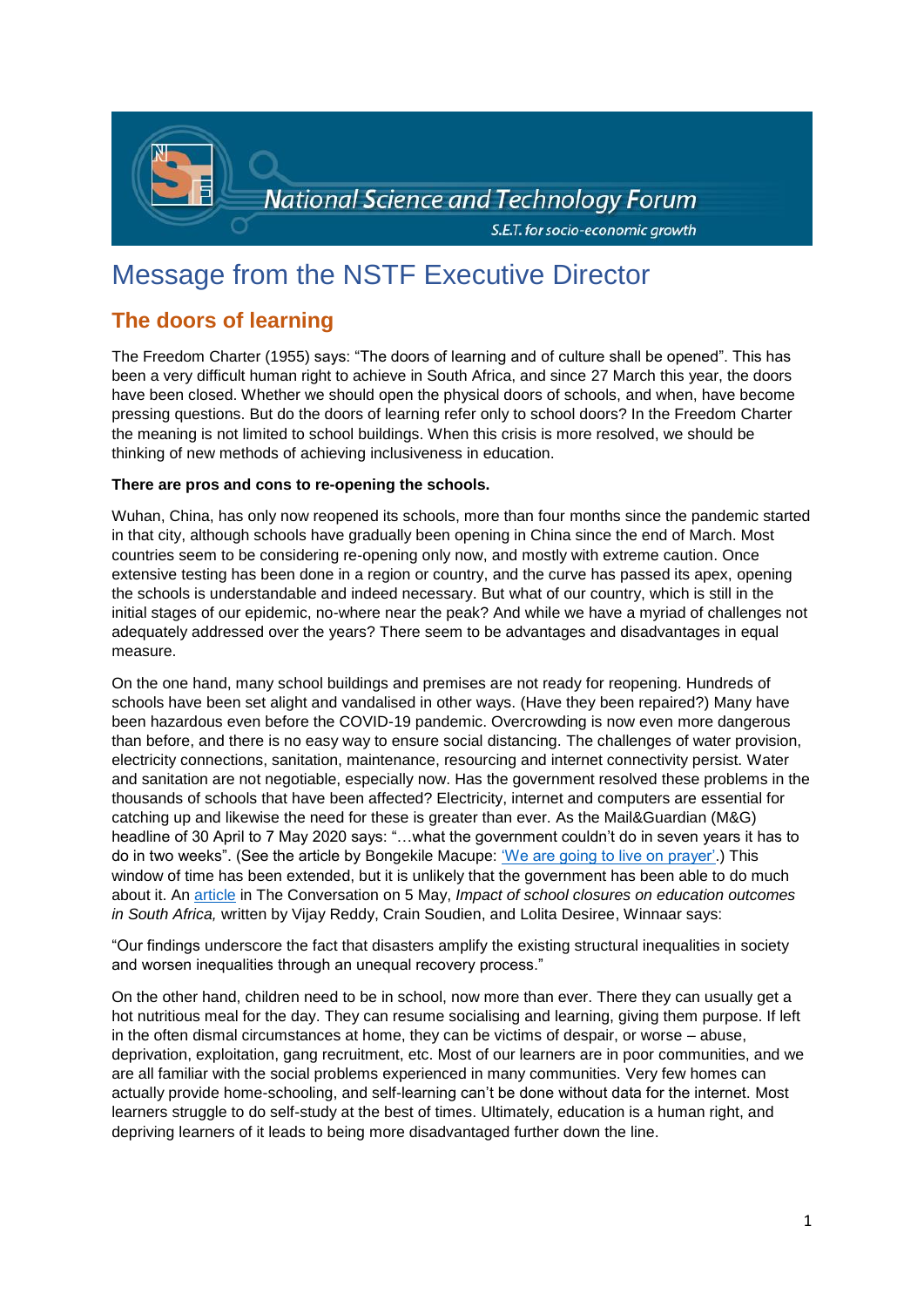The COVID-19 Ministerial Advisory Committee has recommended that the schools be reopened in phases as from 1 June. Professor [Shabir Madhi](https://www.dailymaverick.co.za/article/2020-05-11-flawed-lockdown-has-served-its-purpose-and-should-be-discontinued/?utm_medium=email&utm_campaign=First%20Thing%20Monday%2011%20May%202020%20Investec%20AM&utm_content=First%20Thing%20Monday%2011%20May%202020%20Investec%20AM+CID_1e9e2543280b8fd011740bc8ad1b3a76&utm_source=TouchBasePro&utm_term=Flawed%20lockdown%20has%20served%20its%20purpose%20and%20should%20be%20discontinued) who is on the Committee (and received an NSTF Award in 2009), has shed some light on the reasons for this advice.

He explains that children are extremely unlikely to get severely ill from the infection, and even less likely to die from it. This is deduced from the analysis of statistical data. The actual reasons for this phenomenon are still being researched. So although children will get the virus in large numbers, they will not suffer much from it, not more than the common flu. Furthermore, it appears that adults do not easily get infected from children – it is much more likely that adults will infect adults. This is all very good news and provides support to the wisdom of the decision to re-open the schools.

However, just to be sure, all learners will have to wear a mask at all times. The classrooms must be disinfected and sanitiser must be used before entry to any classroom. The teacher is advised to keep her distance from the children. The children are advised to keep a social distance among themselves too. Such measures contradict the reassurances. They are also highly impractical. Anyone who is teaching, or has taught, will be aware of this. Children will not keep their distance from other children, nor from the teachers. Shouting at a teacher from a distance has always been considered bad manners, and it is difficult for a teacher to hear all the learners shouting in her direction and indicating whose turn it is to speak. There are matters that have to be almost whispered in a teacher's ear and not shouted from the rooftops. Masks will not stay on children's faces. They need to talk to each other and a mask makes it cumbersome. How many children in a school daily forget their books at home, or their jerseys at school, leading to frustration of teachers and parents? The same will happen to masks. If a disposable mask could be provided every day to each learner, it has a better chance of working, but the costs will be exorbitant. Add to that the cost of kilolitres of sanitiser, and the additional costs of education will be considerable.

At home, Madhi suggests that children keep their social distance. Again this is impractical for the circumstances in which most people in South Africa live. The houses are cramped, and often overcrowded. And most children, i.e. those in primary school, still need physical contact with the adults close to them. It is essential for emotional security, bonding and the building of confidence.

Madhi's biggest concern, however, is about the teachers, who will likely be infected and, when infected, become ill. Some will be more vulnerable, depending on age and pre-existing conditions. Yet this is the indispensable workforce that makes education possible. What else can be done to protect the teachers other than the unworkable measures of all learners wearing masks at all times, and keep their distance from the teacher?

There is another issue that might be overlooked in the eagerness to get the academic year going again. That is that some (a minority of) learners will be particularly vulnerable, namely those with preexisting conditions of the heart or lungs, and those who are immune-compromised. It is mentioned quite lightly that children who are ill should stay at home, but the same reasons for being in school apply to them. This is where measures for remote learning are of the utmost importance.

The coronavirus will probably be with us permanently - in countries across the world. Herd immunity is seen as the most feasible aim to achieve. The flattening of the curve as a strategy for dealing with an epidemic is still very useful, but never as an end in itself. There should be ongoing localised interventions where there are outbreaks.

Besides this particular coronavirus (SARS CoV2) there will be other viruses and emerging diseases. This will not be the last pandemic. Humankind has created the conditions for these to spread. The better we prepare ourselves for such situations in future, the less disruption they will cause.

#### **Resumption of education in 2020**

The Department of Basic Education (DBE) and provincial education departments are facing the hard realities of all the implications addressed above, and I do not envy them their task of weighing up the pros and cons, and deciding on the best measures to take. The best case scenario is that a slow and gradual process is introduced for children to return to school, and that any infections are picked up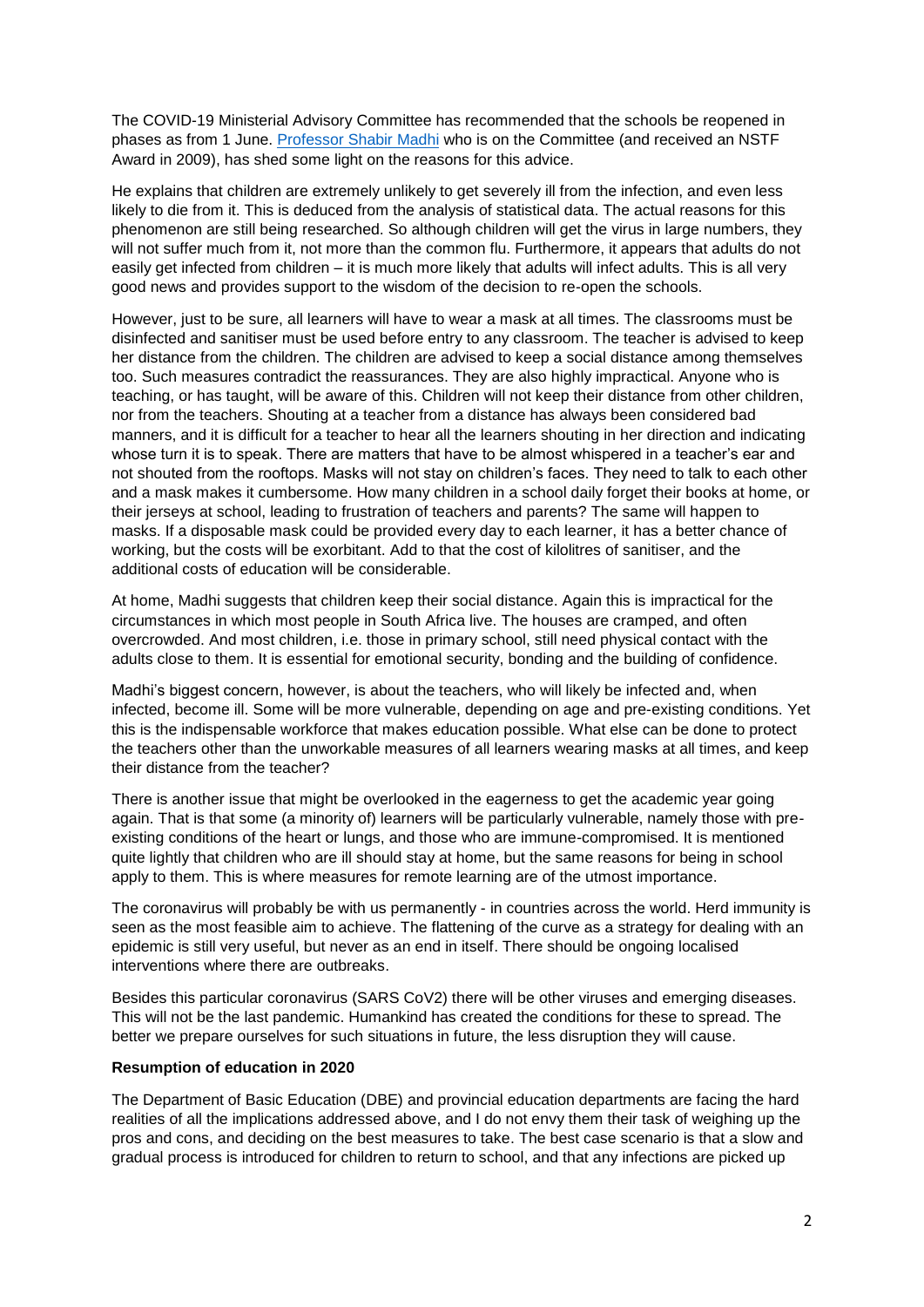immediately and provision is made for isolation and tracking of individuals. This is certainly the intention, from what DBE and the COVID-19 team have said.

In the same The Conversation piece referred to above, it is advised: "The curriculum must be simplified, targeting areas where learning loss will be most consequential for the following years."

After what will be a chaotic and fragmented academic year, what must be done to prepare for 2021? The coronavirus will still be with us, say the scientists. All of our safety will depend on the ongoing measures that are put in place and the social agreements we all commit to, but what must be done from government's side? Here are some ideas:

- Create many instant classrooms to relieve overcrowding and enable social distancing. Deliver shipping containers, building materials, pre-fab units, etc. to schools. Unemployed people and learners could help to build the classrooms. (The unemployed because there will be many more desperate people needing work, and the learners because they can learn valuable practical skills). The Department of Public Works should also continue to build schools, classrooms and facilities. (Assuming that they have been doing so.)
- Provide water and sanitation, with renewed urgency. This should go without saying, but it has not been happening for years. Ideally, no schools should have been re-opened until all schools have these most basic and necessary of facilities, but the other factors also weigh heavily.
- Bring back ex-teachers, hire graduates and get education students to assist by supervising smaller groups of children instead of large classes supervised by subject teachers. Hire many new teachers and fast-track education students to do their teaching practicals and take up posts. Unemployment in the country will be much worse than before the pandemic, so there should be opportunities for recruitment. However, ways must be found to equip and support volunteers and new teachers! There are many good reasons why teachers have left education, and why young people are reluctant to go into teaching.
- Arrange for remote teaching methodologies, which can assist teachers in their classrooms, as well as make home-learning more productive. There have been a number of small initiatives that experimented with such technology, e.g. lessons given by experienced teachers are video recorded and played in other classrooms as additional input to lessons. Smart whiteboards can be used to share content. The 'expert' teacher writes on the board while teaching a lesson, the board records what was written and transmits it to a whiteboard in another school. The learners in the second school can then watch the video lesson and follow what was written on the board at the same time. The content of the whiteboard can be discussed, or corrected if necessary, or copied down. There is, e.g., a public school in Tembisa that is equipped with such boards (although the majority of schools won't have these). An organisation called [Africa Teen Geeks](https://africateengeeks.co.za/) provides zoom lessons in STEM subjects for all grades in collaboration with the DBE, and Sasol Foundation. This is a new service launched on 30 March. Teachers should become familiar with this service and make use of it. It would of course be necessary to provide the required equipment to teachers, as well as electricity and wifi.
- Provide all teachers and learners with smartphones. Provide solar chargers for those without electricity. Provide solar charging stations at schools. Smartphones are very effective learning tools and are already the means of communication for many teachers and learners. Assist teachers to use them and to become comfortable with their use.
- Provide free wifi cover for every school district. There are new technologies that allow for wifi to be made accessible in remote areas. Have these been explored?
- Roll out the plans for provision of tablets to learners and for connectivity at every school with renewed urgency (which some provinces have already embarked on).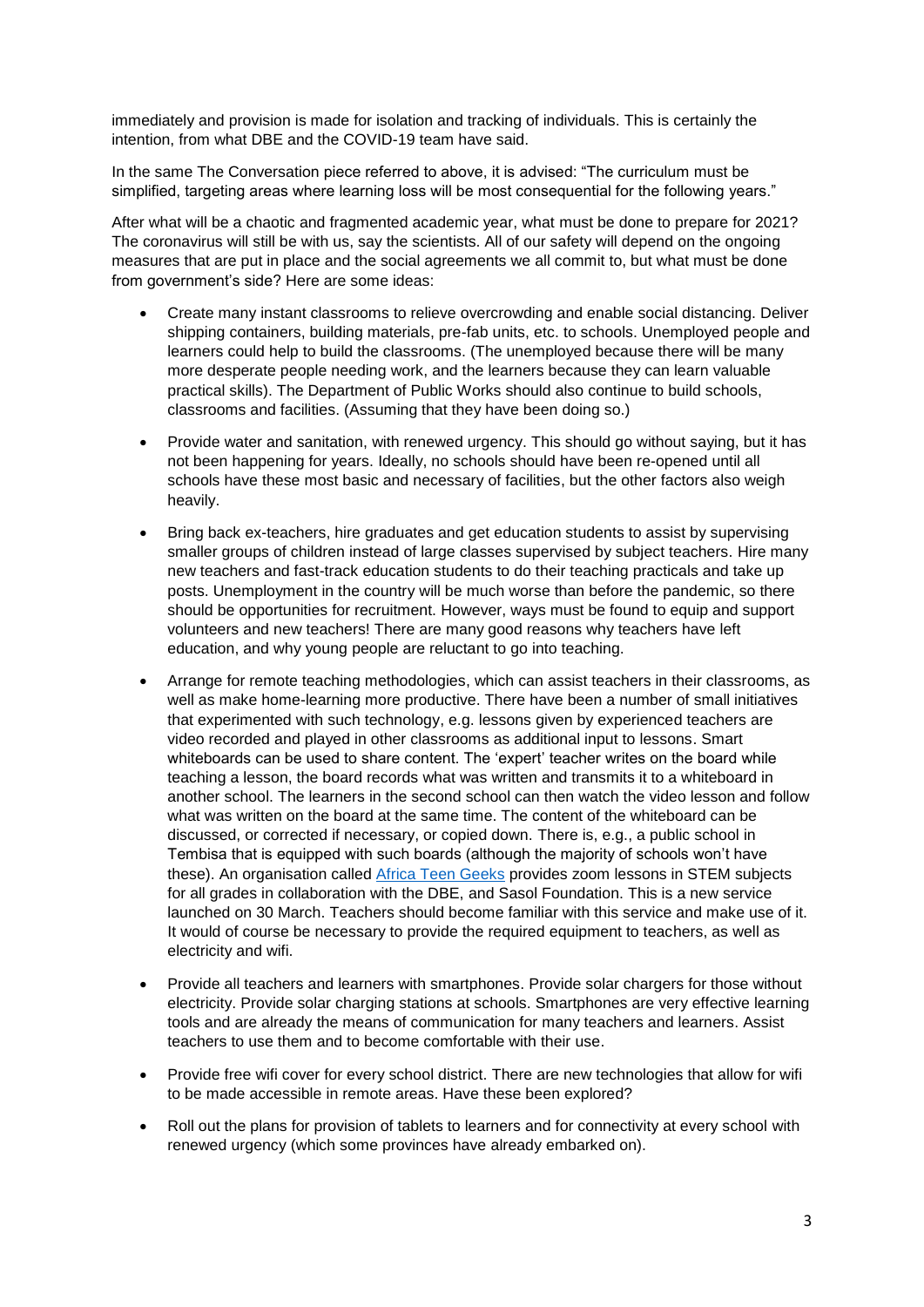Provide online teacher training courses – on subject matter, pedagogy, practical safety measures, remote teaching methodologies, etc.

COVID-19 lockdown has forced learning to go online, but only for the more privileged schools. Although there are many ways to learn offline, with great results, all learning of school knowledge and skills require a teacher, and the teacher must be particularly adept to teach in the absence of infrastructure and learning materials. There are indeed such people – look at Professor [Musa Manzi,](https://www.thislifeonline.co.za/guy-who-got-100percent-maths/) who taught himself and his friends at school because there weren't matric maths and physical science teachers. He went on to obtain degrees and do research, and is now an acclaimed scientist, who won among others, an [NSTF Award](http://www.nstf.org.za/wp-content/uploads/2019/06/18PressRelease.pdf) for Emerging Researchers in 2018. But such examples, though inspiring, are few and far between.

Sixty years or more of research into computer assisted learning; various innovative initiatives on a small scale; all the talk around the Fourth Industrial Revolution (4IR); ambitions to replace textbooks with tablets and getting all schools connected… all this has finally come to a head. That microscopic virus is dragging us 'kicking and screaming' into the era of the 4IR. To roll out mass education during an epidemic, and make up for lost time after an epidemic, there is only one feasible solution and that is electronic learning, ideally guided by a teacher through mainly electronic communication. Which requires: connectivity, equipment, carefully selected materials and most importantly, teachers with the will and confidence to teach themselves first.

There have been initiatives by certain provincial governments to introduce computers and tablets into all schools, and provide connectivity. But this is a work in progress. Only last year, in October, the MEC for Education in Gauteng, Panyasa Lesufi, [launched an e-learning platform](https://ewn.co.za/2019/10/11/lesufi-launches-e-learning-platform-to-prep-learners-for-4ir) "to prepare learners for the 4IR".

He tweeted a photograph with the words: "Inside a paperless classroom in the township. They never thought we will change the face of township education. We are getting there so we can restore the dignity of the poor [#ContentLaunch](https://twitter.com/hashtag/ContentLaunch?src=hash) [https://t.co/8wQtPZ229b"](https://t.co/8wQtPZ229b) He [urged matric learners](https://www.sabcnews.com/sabcnews/lesufi-urges-gauteng-matric-learners-to-use-e-learning-as-exams-loom/) to use the Department's digital platform to prepare for the National Senior Certificate examinations.

"We have managed to digitalise all our curriculum content for all our subjects. Even a parent can log on – if your child asks for the homework and you are not sure, you can log in, and listen to that teacher on the video and animation in terms of the previous question papers. You can also set your own test for your child, and the system will mark that test and indicate where your child is struggling," said Lesufi.

This was only about two months before the novel coronavirus made its appearance in China. Has the Gauteng Province digital platform been evaluated and rolled out on a larger scale? There probably has not been time to do so.

#### **Home schooling**

It has certainly been demonstrated many times that home schooling can result in learners who are motivated and disciplined and who have mastered the skills and knowledge required by an official curriculum. Home schooling can nurture problem solving skills and creativity, as well as selfconfidence.

What does successful home schooling require? Above all it requires adults who have the ability to learn by themselves, who are confident people with curiosity and a passion for learning. They can model learning behaviour to their children/learners (better than in classroom conditions) and they can enforce routine and discipline, and inspire and motivate learners. One such adult is what is required for home schooling (of a limited number of learners of course).

But home schooling has been the preserve of the privileged few. Often home schooling environments are also enriched learning environments, with a good stock of learning resources, internet connectivity, computers and gadgets, and resources for experiments and field investigations. But the most critical factor remains the quality of the adult's interaction, teaching and facilitation. Learning can happen almost anywhere, but the adult must know how that learning can take place and how he/she